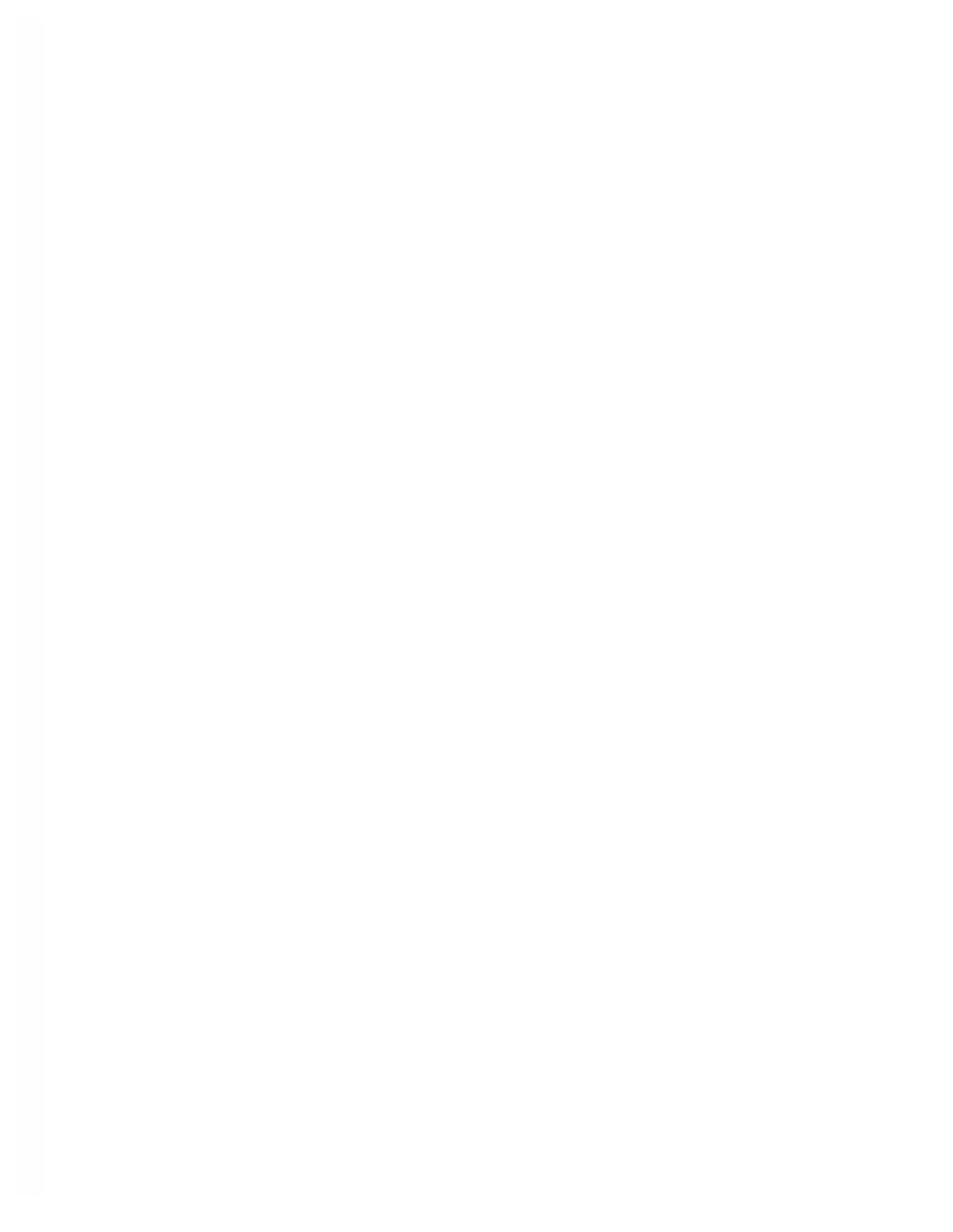#### **IDENTITY OF RESPONDENT**

1. State whether respondent is a corporation, a joint stock association, a firm or partnership, or an individual.

LLC Partnership

2. Identify names of affiliate and subsidiary companies of the respondent.

N/a

3. Date when respondent began operations in Ohio.

November 03, 2009

4. If a consolidated or merged company, give names of each such incident, date, and Commission authority. If a reorganized company, give name of original corporation.

N/a

- 5. If incorporated specify:
	- a. Date of filing of articles of incorporation: June 30, 2009
	- b. State in which incorporated: Ohio
- 6. Ohio certificate number, case number granting authority and date issued.

09-173E(1)

7. State whether or not the respondent during the year conducted any part of its business under a name or names other than that shown on Title Page. If so, give full particulars.

N/a

8. Description of Ohio service territory served by respondent.

All Ohio Service Territories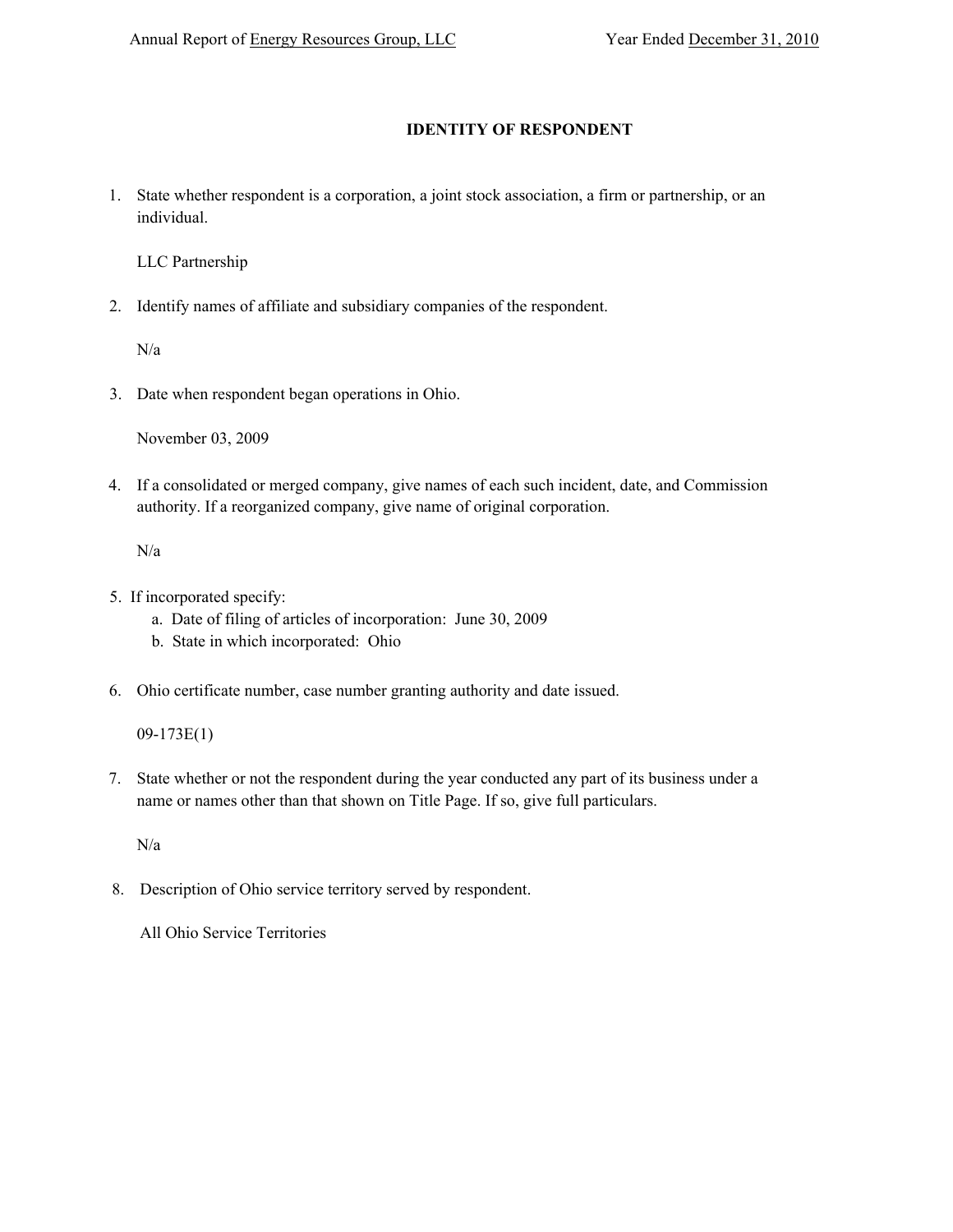#### **STATEMENT OF INTRASTATE GROSS RECEIPTS AND KWH SALES**

| Customer Class | Sales (kWh) | Earnings (\$) |
|----------------|-------------|---------------|
| Residential    |             | \$0           |
| Commercial     |             | $\theta$      |
| Industrial     |             | $\theta$      |
| Other          |             | 0             |
| <b>Total</b>   | 0           | \$0           |

#### Instructions:

This information is used for PUCO annual assessment purposes pursuant to Section 4905.10, Revised Code. The reporting company shall report its intrastate gross earnings for the provision of retail services (e.g. Retail Electric Generation, Broker, Marketer, Governmental Aggregator) for which it is subject to certification by the PUCO under Section 4928, Revised Code. In addition, power providers please provide all corresponding sales of kilowatt hours of electricity. Sales of kilowatt hours of electricity are deemed to occur at the meter of the retail customer.

The reporting company shall maintain supporting and/or subsidiary records to separately record receipts and sales of electricity derived from operations other than in Ohio. Information presented herein is subject to audit by the PUCO.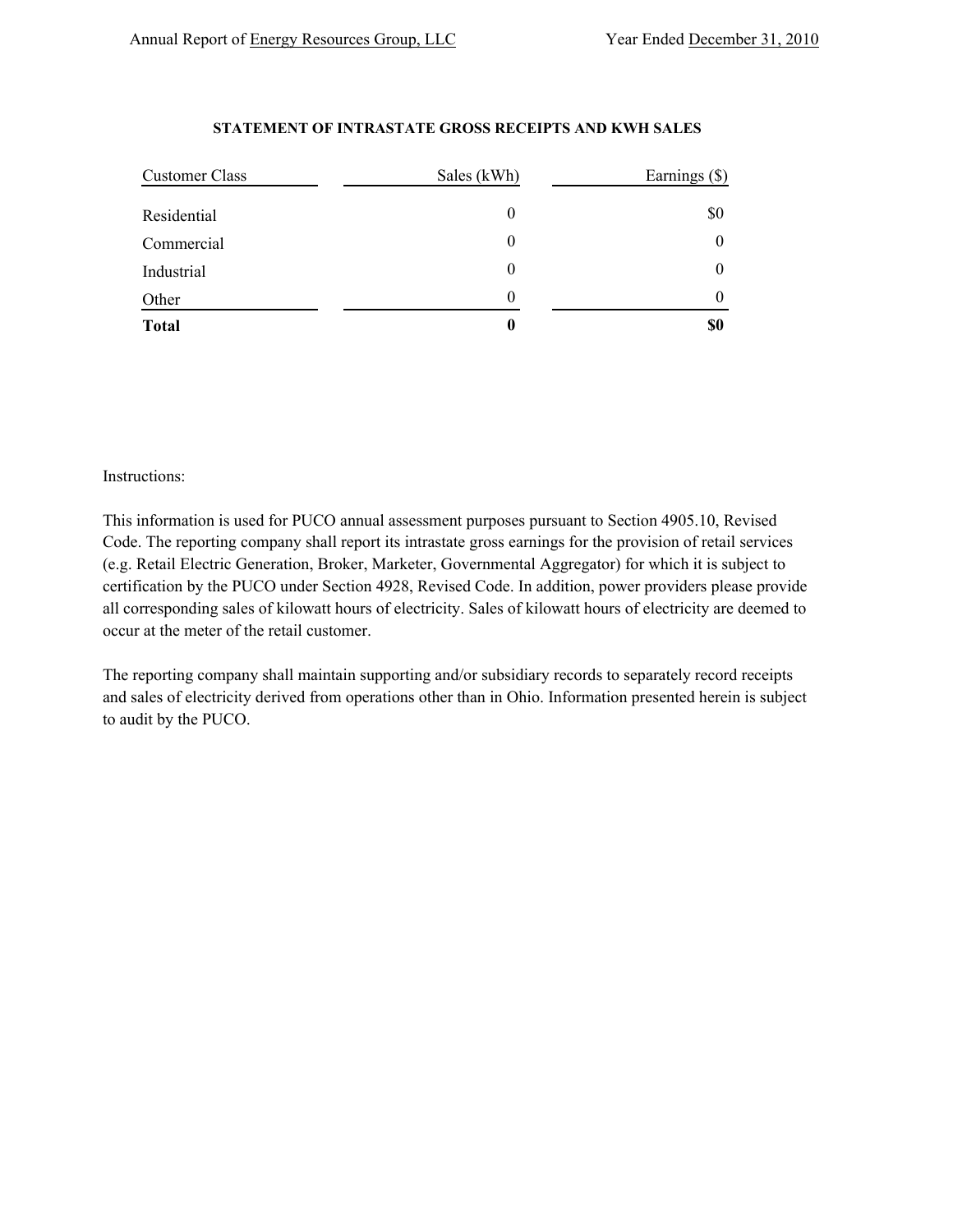#### **IN ORDER TO ENSURE THAT PUCO CORRESPONDENCE/INVOICES IS/ARE DIRECTED TO THE APPROPRIATE PERSON AT THE CORRECT ADDRESS, PLEASE COMPLETE THE FOLLOWING.**

#### **Name, Title, E-mail, Address, and Phone Number of the Company's Contact Persons**

Kevin Carrier Member Name Title

kcarrier@embarqmail.com E-mail

1983 Hatfield Rd Lebanon OH 45036 Address

(513)932-0062 Phone Number (Including Area Code)

#### **Name, Title, E-mail, Address, and Phone Number of Person to whom Invoice**

#### **should be Directed**

Kevin Carrier Member Name Title

kcarrier@embarqmail.com E-mail

1983 Hatfield Rd Lebanon OH 45036 Address

(513)932-0062 Phone Number (Including Area Code)

**Name and Address of the President**

Kevin P. Carrier, Principal Name

1983 Hatfield Road Lebanon, OH 45036 Address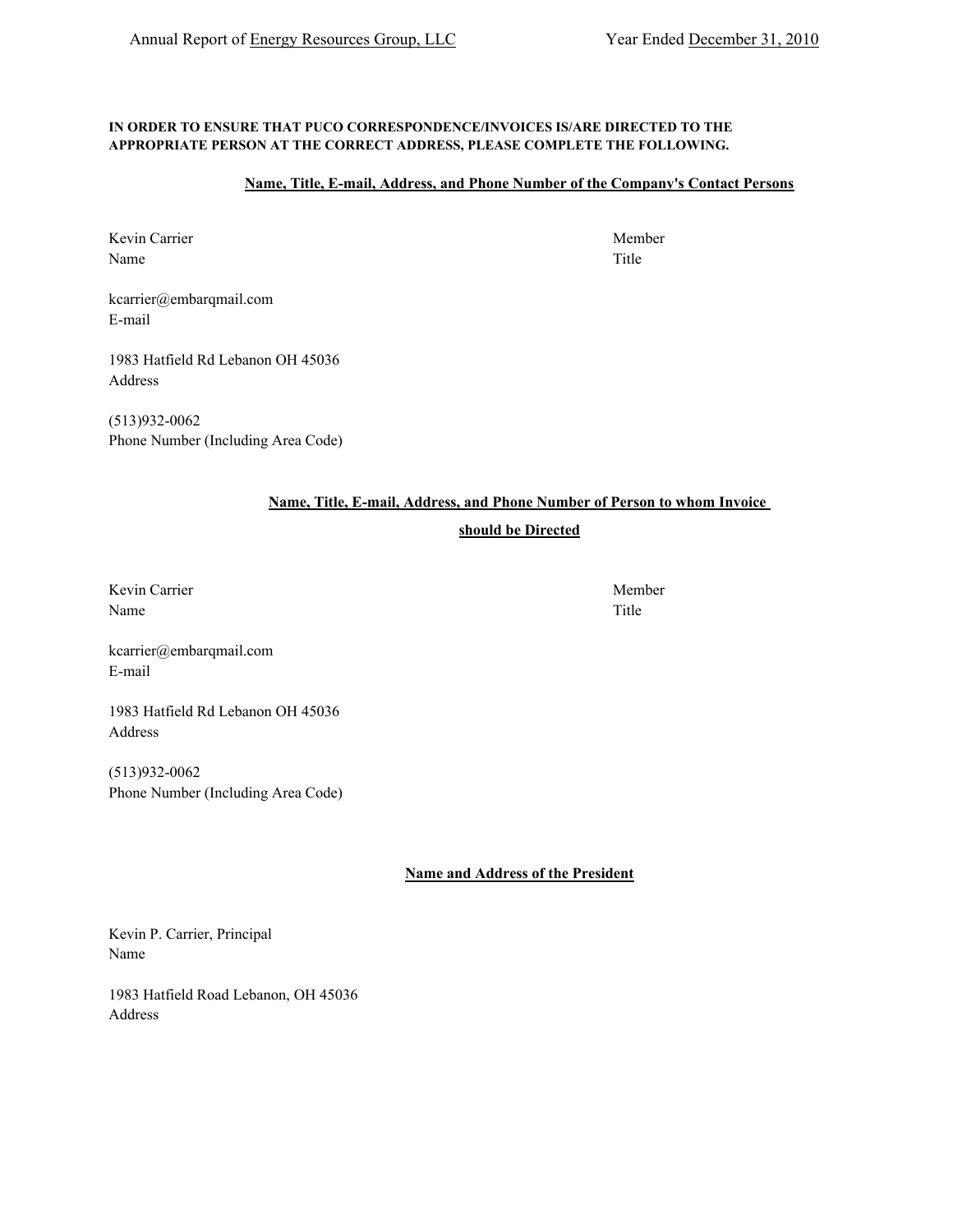#### **VERIFICATION**

The foregoing report must be verified by the President or Chief Officer of the company.

#### **OATH**

State of Ohio County of Warren

makes oath and says that Kevin Carrier

s/he is Principal

of Energy Resources Group, LLC

that s/he has examined the foregoing report; that to the best of her/his knowledge, information, and belief, all statements of fact contained in the said report are true and the said report is a correct statement of the business and affairs of the above-named respondent in respect to each and every matter set forth therein during the period from and including January 1, 2010 to and including December 31, 2010.

Kuin Carrier

Sworn and subscribed before me this  $\frac{1}{\varphi}$  day of  $\sqrt{\varphi}$  ptember. 2011 Month/Year

Raun Cenee Mele



**DAWN RENEE MILLER** Notary Public, State of Ohio